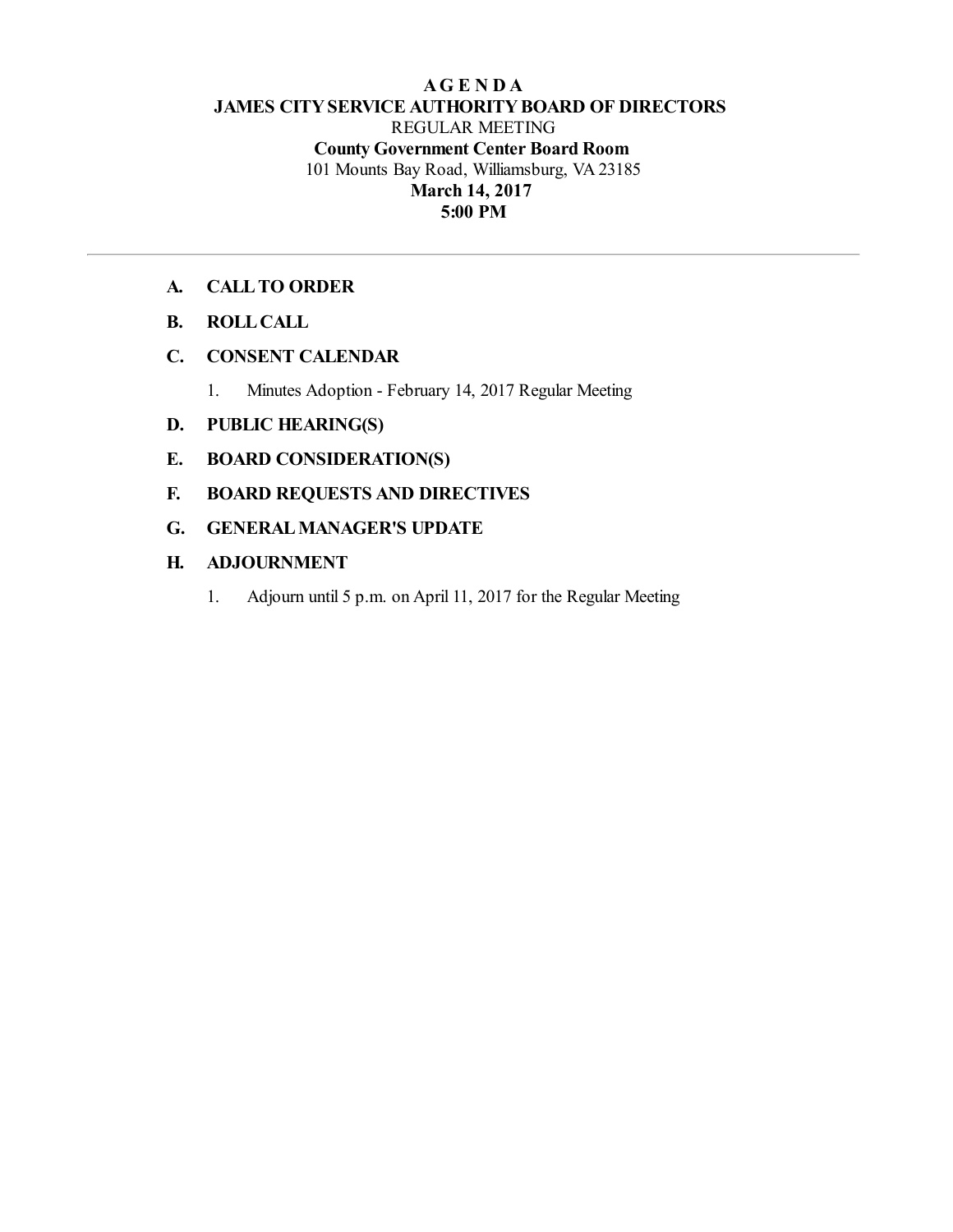# **AGENDAITEM NO. C.1.**

# **ITEM SUMMARY**

| DATE:    | 3/14/2017                                            |
|----------|------------------------------------------------------|
| TO:      | The Board of Directors                               |
| FROM:    | Teresa J. Fellows, Administrative Coordinator        |
| SUBJECT: | Minutes Adoption - February 14, 2017 Regular Meeting |

# **ATTACHMENTS:**

|                        | Description           |                 |          | Type           |                    |
|------------------------|-----------------------|-----------------|----------|----------------|--------------------|
| D                      | February 2017 Minutes |                 |          | <b>Minutes</b> |                    |
| <b>REVIEWERS:</b>      |                       |                 |          |                |                    |
| Department             |                       | Reviewer        | Action   |                | Date               |
| <b>Board Secretary</b> |                       | Fellows, Teresa | Approved |                | 3/7/2017 - 9:39 AM |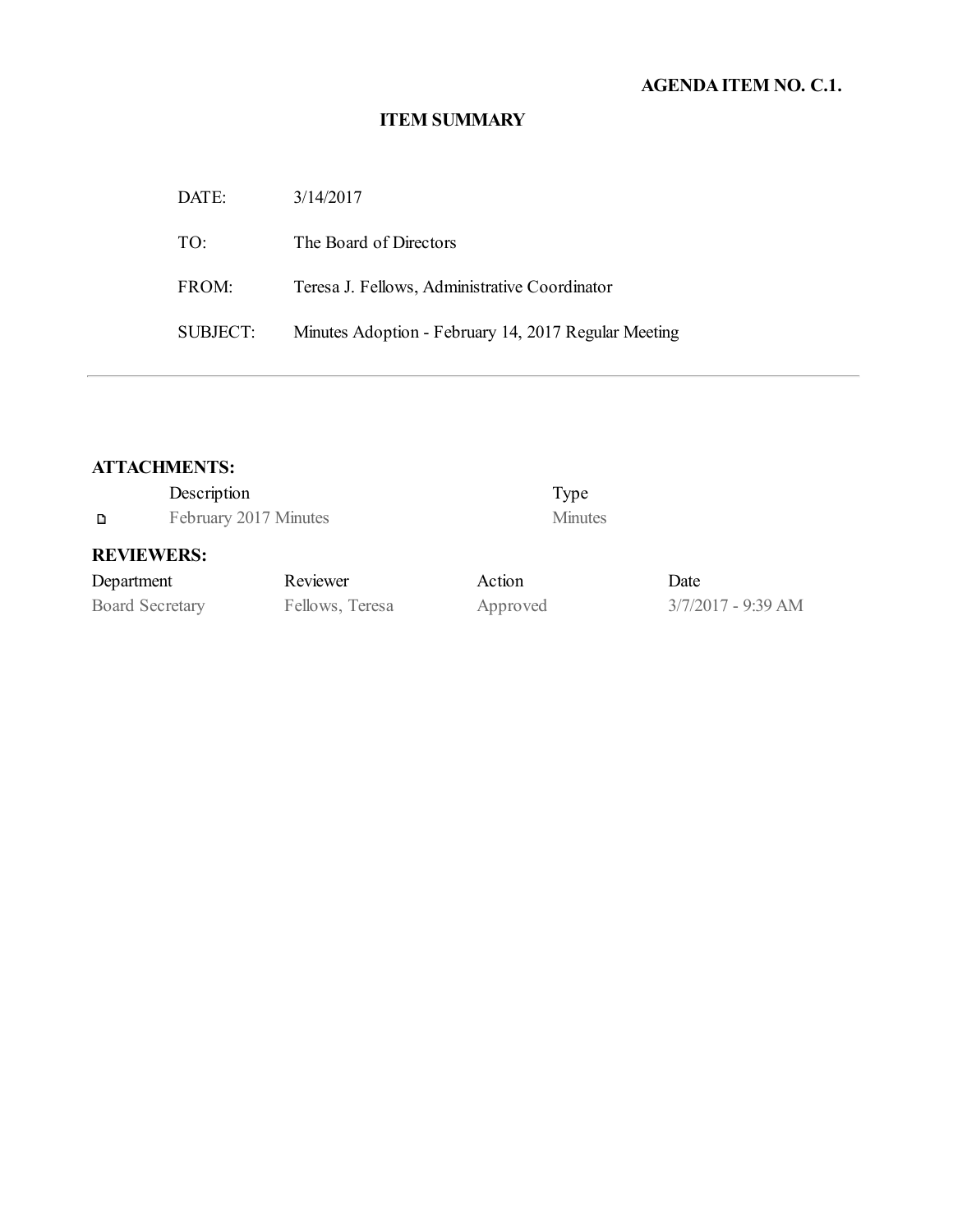## **M I N U T E S JAMES CITY SERVICE AUTHORITY BOARD OF DIRECTORS REGULAR MEETING County Government Center Board Room 101 Mounts Bay Road, Williamsburg, VA 23185 February 14, 2017 5:00 PM**

#### **A. CALL TO ORDER**

#### **B. ROLL CALL**

John J. McGlennon, Roberts District P. Sue Sadler, Vice Chairman, Stonehouse District Michael J. Hipple, Powhatan District Kevin D. Onizuk, Jamestown District Ruth M. Larson, Chairman, Berkeley District

Bryan J. Hill, Secretary to the Board Adam R. Kinsman, County Attorney M. Douglas Powell, General Manager

### **C. CONSENT CALENDAR**

A motion to Approve was made by Ruth Larson and the motion result was Passed. AYES: 5 NAYS: 0 ABSTAIN: 0 ABSENT: 0 Ayes: Hipple, McGlennon, Onizuk, Sadler, Larson

- 1. Minutes Adoption January 24, 2017 Organizational Meeting
- 2. Contract Renewal Authorization Grounds Maintenance Service for Lift Stations and Wells
- 3. Setting a Public Hearing Fiscal Year 2108 Utility Rates

#### **D. PUBLIC HEARING(S)**

**E. BOARD CONSIDERATION(S)** 

#### **F. BOARD REQUESTS AND DIRECTIVES**

#### **G. GENERAL MANAGER'S UPDATE**

Mr. Powell gave a brief update on the work being done at the Five Forks Water Treatment Facility. He is happy to report that the membrane replacement has been completed without any difficulties.

Mr. Powell stated that the Board approved a contract award for a replacement well several months ago. He is happy to report that the drilling of that well will begin very soon and hopefully the well will be online by summer.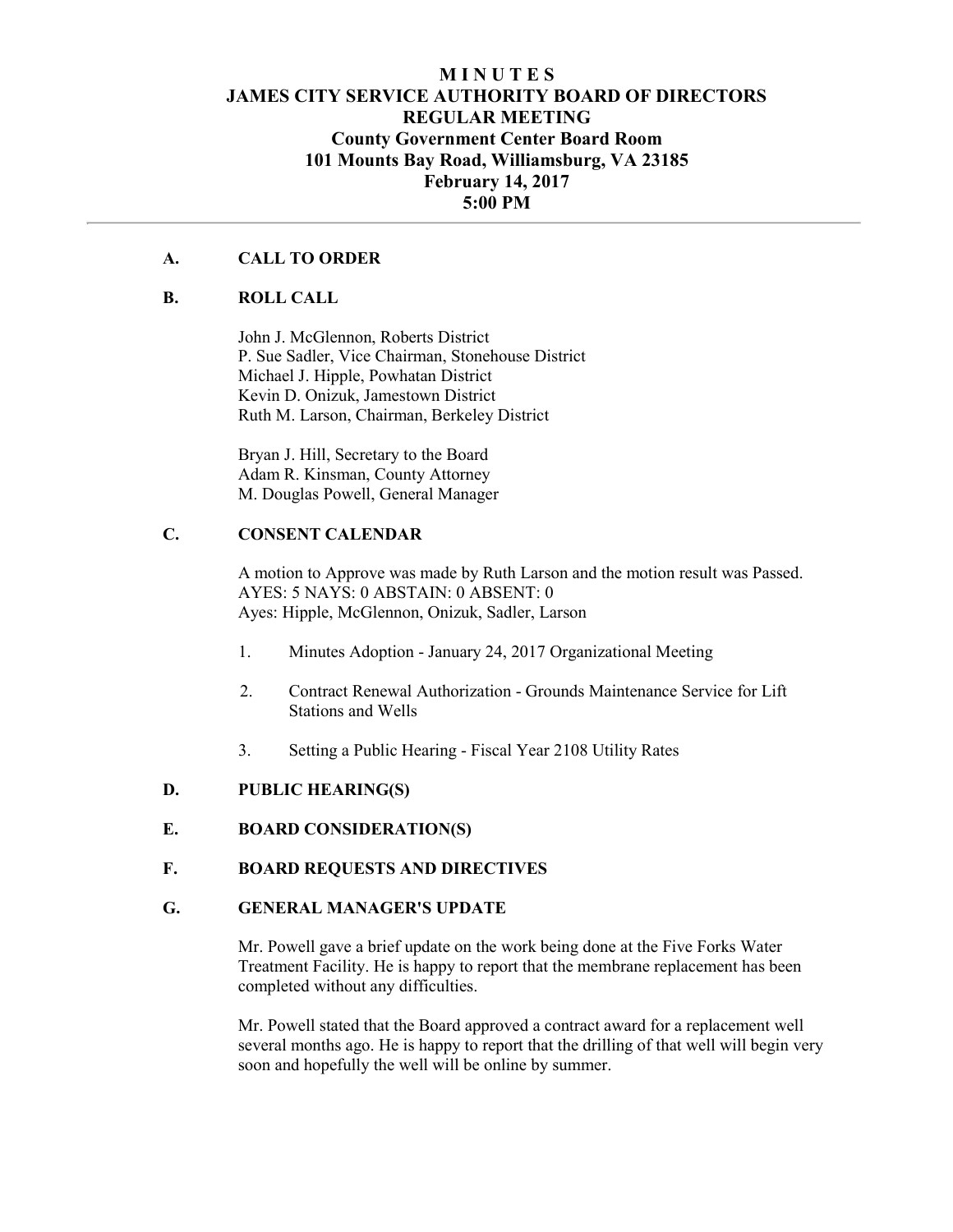## **H. ADJOURNMENT**

1. Adjourn until 5 p.m. on March 14, 2017, for the Regular Meeting

A motion to Adjourn was made by Ruth Larson and the motion result was Passed.

AYES: 5 NAYS: 0 ABSTAIN: 0 ABSENT: 0 Ayes: Hipple, McGlennon, Onizuk, Sadler, Larson

At 8:17 p.m., Ms. Larson adjourned the Board.